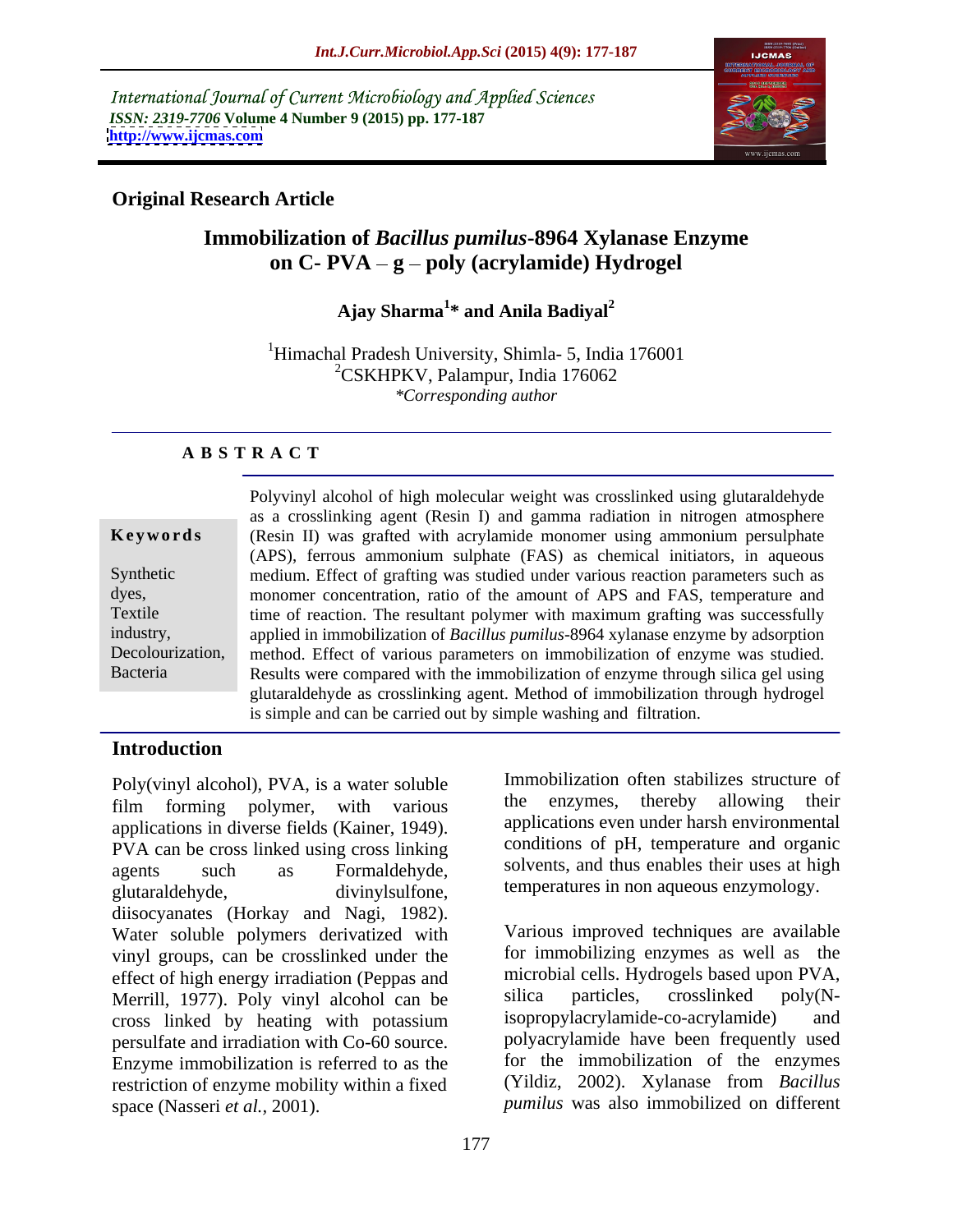matrices by various methods has showed **Isolation and screening of microorganism** different immobilization efficiency (Kapoor and Kuhad, 2007). Endo-1, 4-xylanase has Samples of degraded wood, sugarcane been immobilized in hydrogel beads bagasse, cow feed and soil sample were prepared by complexation between chitosan and xanthan (Dumitriu and Chornet, 1997). Shimla (H.P.), India, in sample containers Among all techniques adsorption is the and stored at 40°C for further processing. simplest of all the techniques and one which Samples were enriched in nutrient medium does not grossly alter the activity of the supplemented with xylan (0.5%) at 40°C for bound enzyme (Lim *et al.,* 2015; Kumar *et*  24h at pH 5.5 in an incubator shaker at 135 *al.,* 2014). Enzymes like invertase rpm and plated on PDA containing oat-spelt (Bahuleker *et al.*, 1991) urease (Godbole *et* xylan (0.5% w/v). All the isolates were *al.,* 1990), and other enzymes have been screened for xylanase release ability in bound through adsorption followed by production medium containing potato 5.0%, cross-linking on polyethylenimine-coated dextrose 2.0%, yeast extract 0.5%, oat spelt supports. Silanization to activate supports xylan 0.5% (pH 5.5) and incubated at 40°C and subsequent covalent binding of an for 48h. Only the hyper xylanase producer enzyme to the carrier by using a coupling reagent, glutaraldehyde, is a common method used for immobilization (Cowan and Daniel, 1982).

Glutaraldehyde is toxic and causes the **Xylanase assay** denaturation of immobilized enzymes.<br>The supernatant obtained after Keeping the above issues in consideration, the present article describe a novel method for immobilizing a bacterial enzyme by adsorption on the hydrogel prepared from poly vinyl alcohol (PVA) and assessed for its wide applicability in enzymology.

### **Experimental**

Poly vinyl alcohol (PVA), Glutaraldehyde (crosslinking agent) and Dinitrosalicylic acid (DNS) were received from E. Merck Schuchardt. Acrylamide, ammonium **Preparation of crosslinked polyvinyl** persulfate and ferrous ammonium sulfate alcohol(c-PVA) using glutaraldehyde were of AR grade. Samples of poly vinyl  $(Resin I)$ alcohol was irradiated under nitrogen atmosphere from a 2100 ci cobalt-60  $\gamma$ radiation source installed in a gamma chamber 900 supplied by BARC (Mumbai) India. Xylanase enzyme was Isolated from<br>the degraded wood, sugarcane bagasse, cow feed and soil. The reagents used to prepare the buffers were of AR grade and

### **Isolation and screening of microorganism**

collected from various sites of Solan and Samples were enriched in nutrient medium isolate (X1) was selected for further optimization and characterized according to the given method (Harrigan, 1998).

### **Xylanase assay**

The supernatant obtained after centrifugation of fermentation broth at 5000 rpm for 15 min at 40°C was used as a crude enzyme. Xylanase activity was determined by measuring the reducing sugar by the dinitrosalicylic acid (DNS) method (Miller, 1959) using D-xylose as the standard.

The enzyme assay was carried out at  $40^0C$  $\rm{^{0}C}$ using 0.5% (w/v) oat spelt xylan (50 milli molar acetate buffer, pH 6.0) as substrate.

### **Preparation of crosslinked polyvinyl alcohol(c-PVA) using glutaraldehyde (Resin )**

the degraded wood, sugarcane bagasse, cooled to room temperature and then prepared in distilled water. optimum conditions for suitable gel (high Poly (vinyl alcohol) PVA (5.0 g), of molecular weight 72,000 was dissolved in 100 mL of distilled water by stirring and heating at 100°C. The aqueous solution was glutaraldehyde (25%) was added with varying concentration in order to obtain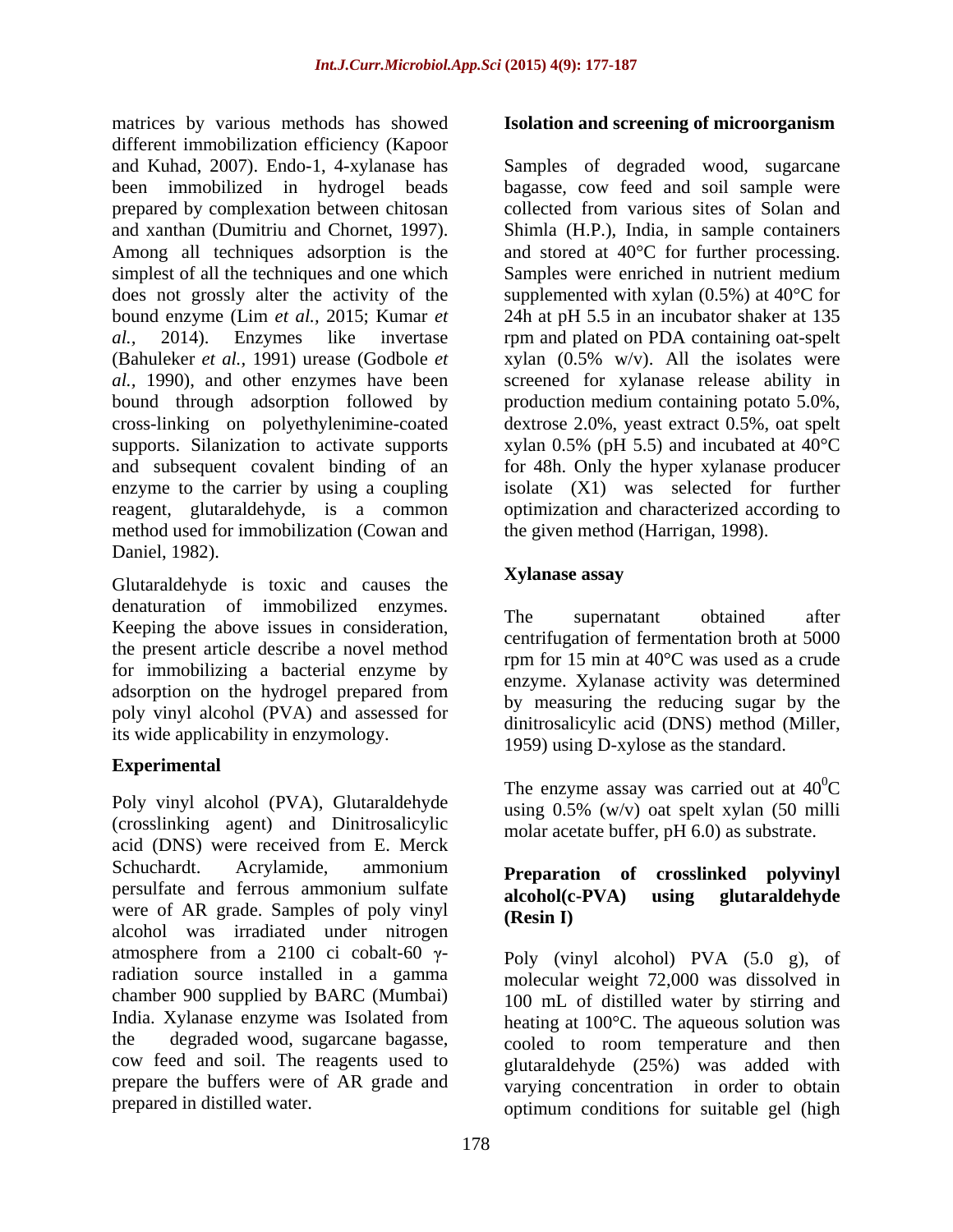yield and good swell ability). The wet gel the soluble uncrosslinked PVA by filtration. thus formed was crushed and refluxed in Yield of c-PVA was 88% based on the PVA distilled water, DMF and dioxane then initially taken. thoroughly washed with water, finally with methanol and dried at 50°C. Results are **General Procedure of Grafting of** 

100 mL of distilled water by stirring and break the sessile ketal linkages and release

initially taken.

### presented in table 1. **Acrylamide onto Resin I and Resin II General Procedure of Grafting of**

**Preparation of cross linked Poly (vinyl** Cross linked poly (vinyl alcohol), (c-PVA) **alcohol) c-PVA using**  $\gamma$ -rays **irradiation** (100 mg) was taken in a predetermined **method (Resin II)** amount of water. To the reaction mixture, Poly vinyl alcohol (PVA) (5.0 g), of initiators ammonium persulfate and ferrous molecular weight 72,000 was dissolved in ammonium sulfate were added. The reaction heating at 50°C. The aqueous solution was 3hrs. The homopolymer, poly(AAm) formed cooled to room temperature and nitrogen during the reaction was completely removed was passed. The solution of PVA was by thoroughly washing with warm distilled irradiated with  $\gamma$ -rays from Co-60 source at water. The grafted polymer was refluxed the dose rate of 2.0 kGy/h to a total dose of with methanol. The gel was dried at  $50^{\circ}$ C to 47 kGy. The wet gel was thoroughly washed a constant weight. The percentage of and dried as discussed above. Resulting c- grafting was calculated from the increase in PVA was refluxed for 3h with 1N HCl to the initial weight of the c-PVA and was predetermined amounts of acrylamide and mixture was stirred at 70ºC temperatures for expressed as follows:

Percentage of graffing = 
$$
\frac{W_2 - W_1}{W_1}
$$
 × 100  
\nWhere  
\n $W_1$  = Wt. of ungraffed c—PA  
\n $W_2$  = Wt. of graffed c—PA after complete removal  
\nof homopolymer

The percentage of grafting of acrylamide 0.020 mmol were added. After adding onto c-PVA (resin I & resin II) was studied varying amounts of AAm, the volume of as function of monomer concentration, ratio reaction mixture in each tube was made up of concentration of APS and FAS, time of to 5.0 mL. The mixture was stirred for 3h at reaction and temperature of reaction 70°C. Similar experiments were run with c-

### **Effect of the concentration of monomer on grafting**

Samples of resin I (100 mg) were taken in tubes. Initiators Ammonium persulfate The percentage of grafting was determined

medium.  $PVA$  crosslinked with  $\gamma$ - radiation (resin II). The results are presented in figure 1.

### **Effect of the ratio of initiator concentration on grafting**

0.028mmol and ferrous ammonium sulfate as a function of the concentration of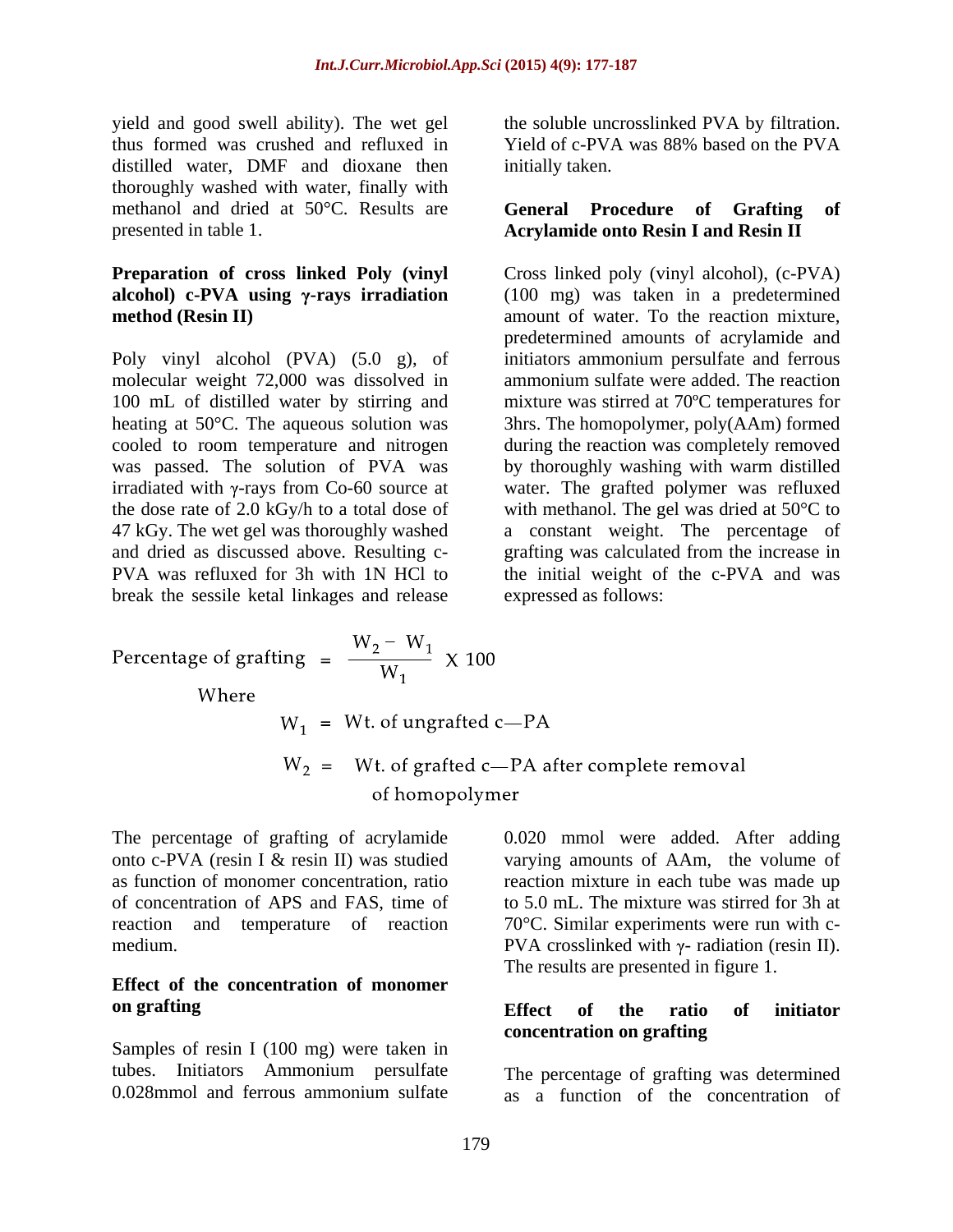initiator. The concentration of APS was unbound activating agent. The immobilized varied while keeping the concentration of enzyme in matrix was determined by FAS (0.020 mmol) and acrylamide (16.90 mmol) constant. Then keeping the supernatant from the total enzyme used for concentration of APS (0.028mmol) and immobilization. All the experimental studies acrylamide as constant and the concentration were done using silica-bound xylanase (100 of FAS was varied. The results are represented in table 2.

 $C-PVA = 100$  **mg, Temperature** =  $70^{\circ}C$ , **AAm = 16.90 mmol, Time of reaction = 3h**

each were taken in tubes. APS (0.028 mmol), FAS (0.020 mmol), acrylamide  $(16.90 \text{ mmol})$  and  $H<sub>2</sub>O$   $(4.25 \text{ mL})$  were added. The mixture was magnetically stirred for different periods of time at 70°C. The results are presented in figure 2.

### **Effect of temperature on grafting**

The percentage of grafting was studied as a function of temperature of the reaction. Resin I and Resin II (100mg) were taken. APS (0.028 mmol), FAS (0.020 mmol), acrylamide (16.90mmol) and  $H<sub>2</sub>O$  (4.25 mL) was added and the mixtures were stirred for 3h at different temperatures. The results are  $\frac{1}{2}$  determined at 575 nm in UV

### **Immobilization of** *Bacillus pumilus***-8964 xylanase enzyme on c-PVA-g- (AAm)** adding both the resins in each mixture after<br>incubation **(control**) experiments). The **(Resin I and resin II) and silica gel**

### **Immobilization of xylanase on silica gel**

Silica (100-200 mesh size; 6 g) was **Enzyme activity** pretreated with glutaraldehyde (1%,  $v/v$ ; 15<br>  $\sum_{n=1}^{\infty}$  of 0.05 M Trie IICl byfor of (gII 9.5 mL of 0.05 M Tris HCl buffer of (pH 8.5  $DF = V_f / V_i$ for) for 1 h at  $37^{\circ}$ C. The supernatant was Where,  $DF = Dilution factor$ retained by centrifugation for assay of unbound xylanase. The sedimented matrix bound biocatalyst was washed once with 0.05 M Tris HCl buffer (pH 8.5) to get rid of

subtracting unbound xylanase in the mg) under shaking (120 rpm).

### <sup>0</sup>C, PVA-g- poly(AAm) hydrogel **Immobilization of xylanase enzyme on c-**

**Effect of the time of reaction on grafting**<br>(resin I and resin II) with maximum grafting Samples of Resin I and Resin II (100 mg) was washed with phosphate buffer pH 7 and<br>immerged in 20 mJ, solution of wilapses 100 mg of c-PVA-g- poly(AAm) hydrogel (resin <sup>I</sup> and resin II) with maximum grafting was washed with phosphate buffer pH <sup>7</sup> and immersed in 20 mL solutuion of xylanase and then stirred for 3hrs at room temperature. After stirring gel was separated by filtration and again washed with phosphate buffer. The resulting polymer was tested for immobilization according to following procedure.

presented in figure 3. Spectrophotometer. Similar experiments To the two test tubes containing substrate  $(x$ ylan) 500  $\mu$ L and sodium phosphate buffer 300 µL, resin I and resin II was added (100 mg each). After incubation for 15 minutes at room temperature, DNS reagent 1.5 mL to each test tube was added. Then the mixture was again incubated for 15 minutes at room temperature. The activity of enzyme was determined at 575 nm in UV were run without Resins (blank) and by adding both the resins in each mixture after incubation (control experiments). activity of enzyme was calculated according to following relationship:

### **Enzyme activity**

 $DF = V_f / V_i$  $\sqrt{V_i}$ Where,  $DF = Dilution factor$  $V_f$  = Final volume = Final volume  $V_i$  = Initial volume =Initial volume Incubation time  $= 15$  minutes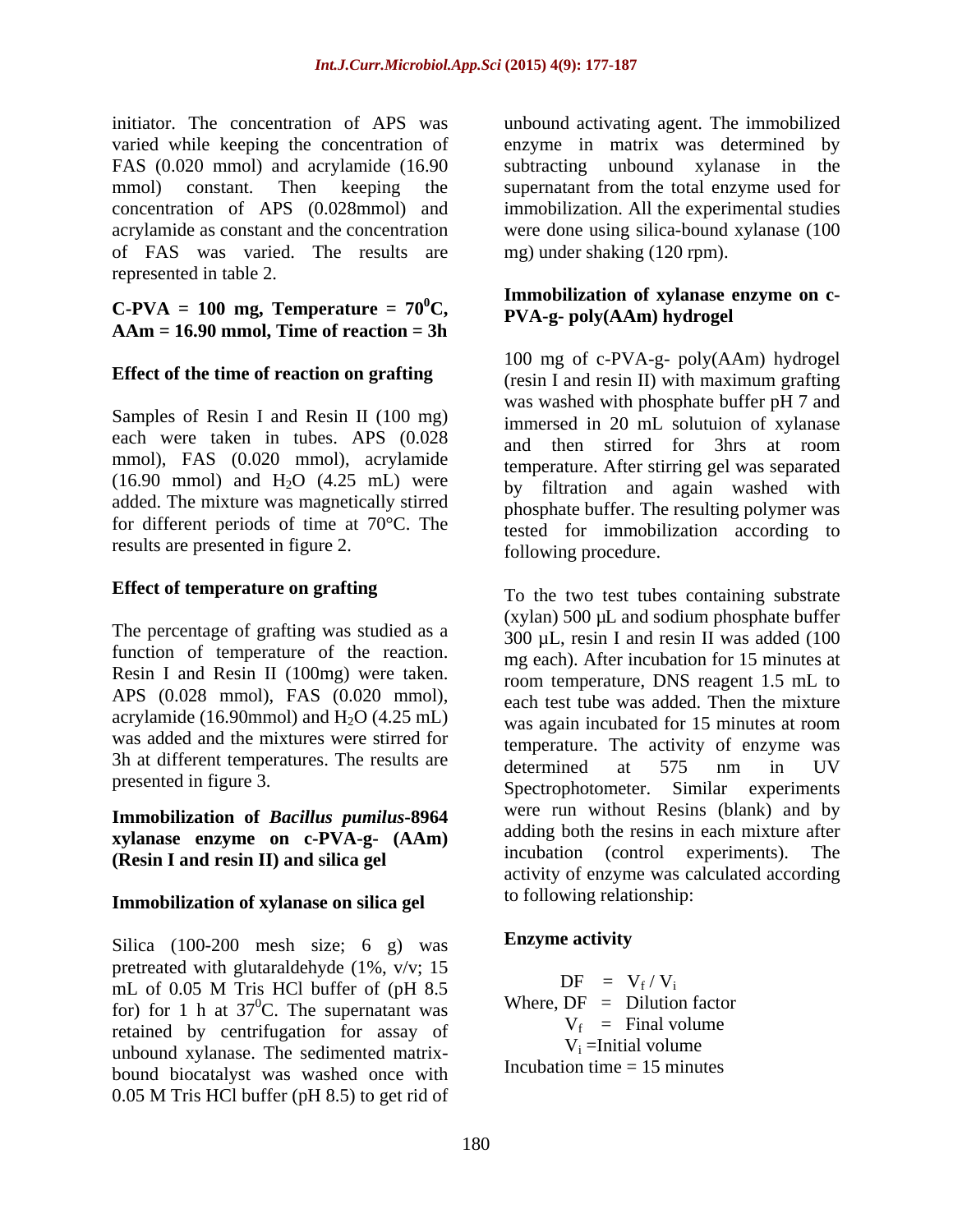The matrix bound-immobilized enzyme was evaluated to study the effect of various physico-chemical parameters such as pH, temperature and incubation time. The activity of immobilized enzyme was calculated with variation of pH and temperature. The effect on the activity of These create reactive sites both on the enzyme was expressed in terms of % Relative activity (RA). The activity of formed by a redox initiator pair of  $S_2O_8^2$ immobilized enzyme by grafted gel was compared with immobilization of enzyme polymer backbone forming a macroradicals through silica gel.  $\overline{R}$  while Fe<sup>+2</sup> ions are oxidized to Fe<sup>+3</sup>. The

## **immobilized enzyme on Resin I, Resin II, Silica Gel**

The Relative activity was determined at different pH of the medium using different (Phosphate buffer pH 6.0-7.0) Glycine NaOH buffer (pH 8.0-11.0) ranging from

# **Effect of temperature on immobilization**

The effect of temperature on the immobilization of enzyme was carried out at

**Effect of different physico- chemical** a particular pH of the medium with **parameters on the activity of immobilized** maximum percentage of relative activity. In **enzyme** each case the temperature of the incubation was varied from 30°C to 60°C after 2 hours. The results are presented in figure 5.

### **Results and Discussion**

**[** free radical sites of backbone react with the **Effect of pH on the activity of** olefinic bond of a monomer present, leading In the course of redox initiation free radicals are generated as transient intermediates. polymer and the monomer. Transient radical 2 and  $\text{Fe}^{2+}$  abstracts a hydrogen atom from the abstracts a hydrogen atom from the . The to the formation of a graft copolymer.

buffer (acetate buffer pH 3.0-5.0), reagent. The decomposition of persulfate  $3.0 \text{ to } 11.0$ . **of enzyme**<br>
FAS catalyzed graft copolymerization of a Lohani *et al.* (1958) reported that the kinetics of the persulfate initiated reaction has effects similar to that of Fenton's and activation by reducing agents has been summarized by Bacon in his view (Mishra persulfates by various reductants has been reported (Sorenson *et al.,* 1961). The APS vinyl monomer on crosslinked PVA occurs through the following possible rout:

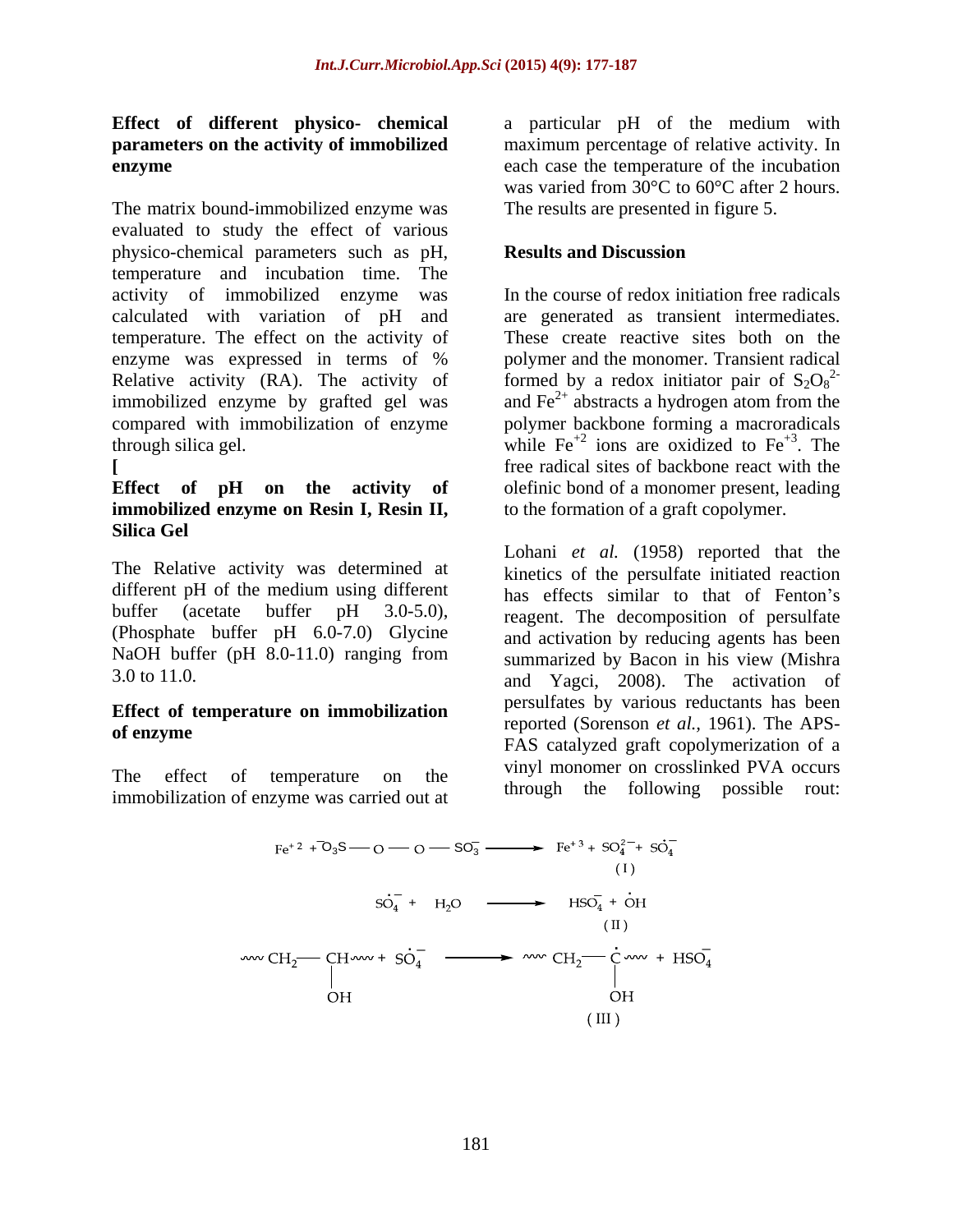

grafting on c-PVA and (VI) leads to optimum concentration homopolymer

Reaction parameters like concentration of

The percentage of grafting was studied as a function of monomer concentration (Fig. 1). On variation of concentration of monomer mmol respectively, it was observed that percentage of grafting increases with maximum at 16.90 mmol of acrylamide at a

increase in conc. of acrylamide (16.90 understandable because at higher amount of acrylamide, higher amount of their

The species (III) and (IV) give rise to polymeric radicalsare available. Beyond the homopolymerization. formation becomes the preferred process. monomers and initiator, reaction time and of the growing polymeric chain. In addition, temperature affect the grafted contents and it becomes more difficult for large radicals hence the graft-copolymer. Effect of these to diffuse into c-PVA gel. Therefore, a high parameters has been evaluated in terms of concentration of large radicals with low the yield of network formed and discussed mobility will favour dimerization leading to below: the formation of homopolymer at the cost of optimum concentration homopolymer The soluble polymer forms a viscous solution in water which lowers the mobility grafting.

acrylamide between 2.84 mmol and 21.09 concentration of FAS and acrylamide. The fixed concentration of APS/FAS. increase in the concentration of APS lowers The percentage of grafting increases with APS and keeping other reaction parameters mmol) and acrylic acid (29.17 mmol) after The percentage of grafting continues to that it decreases. This trend is increase up to 0.020 mmol of FAS after it Table 2 presents the percentage of grafting as a function of the conc. of APS at a fixed percentage of grafting increases as the conc. of APS was raised. Higher yield was achieved at 0.028 mmol of APS. Further the percentage of grafting. At 0.028 mmol of constant, concentration of FAS was varied. slides to lower values.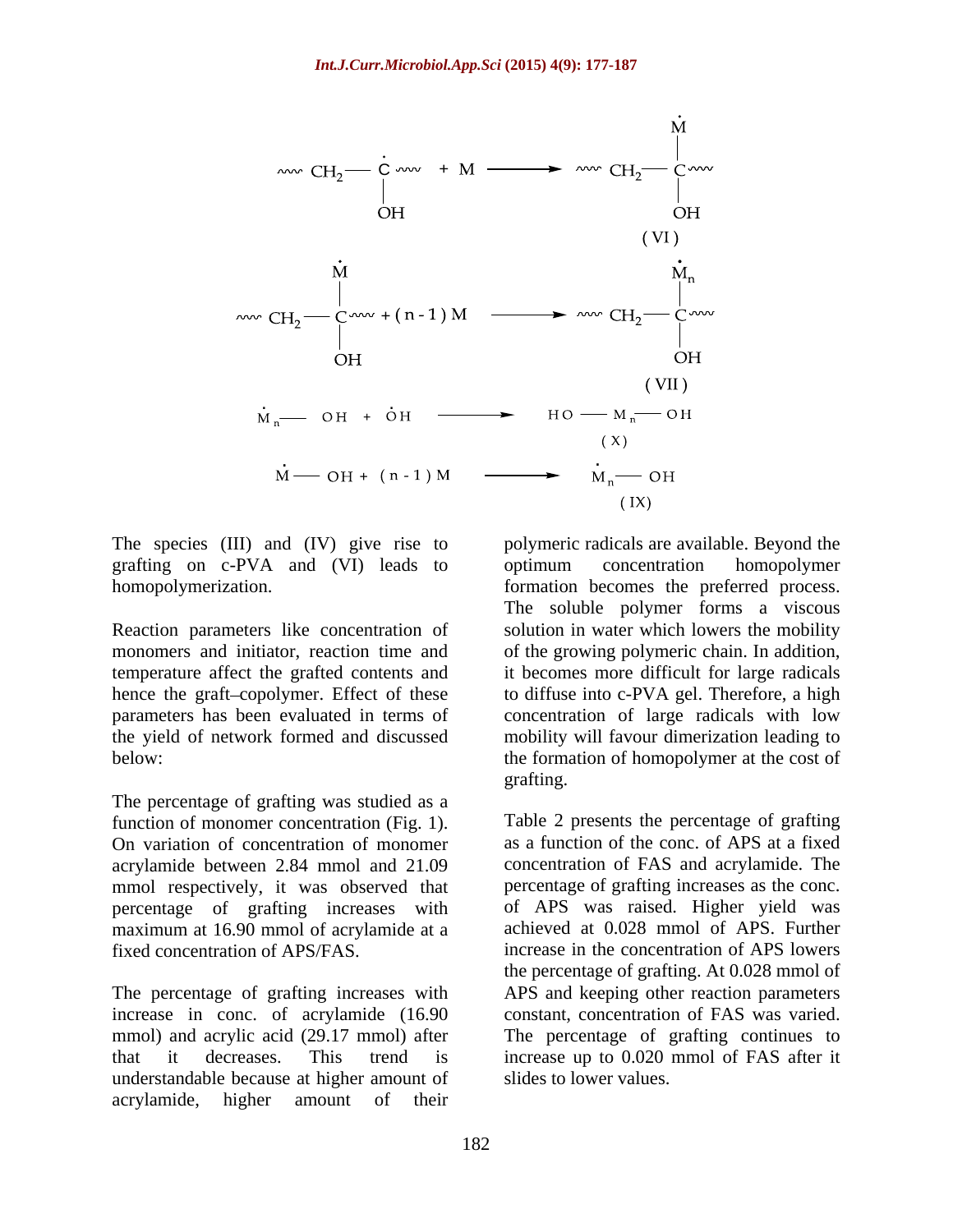formation of homopolymer at a critical concentration, above which the macroradical concentration drops to a very low

Figure 2 shows the effect of time of reaction on the percentage of grafting of acrylamide onto crosslinked poly (vinyl alcohol) when other parameters were constant. There was increase in the percentage of grafting as the shows similar trends. But the enzyme<br>time of reaction was increased from 1h to 3h immobilized on Resin I shows increase in % percentage of grafting. It is evident that the percentage of grafting decreases possibly as <br> **Resin I** is better than silica gel in neutral<br>a result of the scission of the grafted chains **a** medium. The % relative activity (RA) of a result of the scission of the grafted chains mechanism". Backbiting may be interchain, or between a grafted chain and a homopolymer radical. Backbiting should increase the formation of homopolymer at the cost of grafting (Pande *et al.,* 1995).

Keeping other reaction parameters resin II, resin I shows high % relative percentage of grafting of acrylamide onto c temperature of reaction varied from  $40^{\circ}$ C to 80°C, the percentage of grafting continues to outside environment to maximum extent in grafting. This implies that there exists an optimum temperature to afford maximum grafting. At higher temperature the rapid decomposition of redox system generates Xylanase was immobilized on a porous free radicals at a higher rate. In addition the polymer matrix which was formed by solubility and hence the mobility of chemical and radiation polymerization of monomer molecules and macro radicals in bifunctional monomers i.e. PVA. The the reaction medium is increased, this porous structure of the polymer matrix was accelerates the grafting process. In a found to change markedly with monomer heterogeneous system, where diffusion to concentration and nature of crosslinking.

Thus, this initiator system operates best at process for grafting, higher temperatures APS: FAS ratio of 0.028 mmol: 0.020 mmol should be a facilitating factor. However, for grafting of acrylic acid onto crosslinked further increase in reaction temperature PVA. It is known that FAS is good favour more homopolymerization due to homopolymer suppressor by removing. OH anhanced mutual termination of growing radicals, which are responsible for the polymeric chains results in the wastage of monomer.

value which lowers the grafting yield. maximum relative activity at pH 7.0 (81.40 time of reaction was increased from 1h to 3h immobilized on Resin I shows increase in % beyond which there was a decrease in the relative activity (RA) with increase in upto brought about through "backbiting immobilized xylanase on Resins I and II is unchanged the effect of temperature on the activity. The increase in % relative activity PVA is presented in figure 3. As the temperature  $50^{\circ}$ C (pH 7), functional groups in Resin I came in contact with medium of increase up to 70°C. After that increase in comparision to the resin II and form stable temperature decrease the percentage of bonds with carboxylate ion of the enzyme From figure 4 it follows that resin I shows U/mL) while resin II shows maximum relative activity at pH 5.0 (48.09). It follows that the activity of enzyme decreases with increase in pH of the medium when silica gel was used. c-PVA-g-AAm hydrogel shows similar trends. But the enzyme immobilized on Resin I shows increase in % pH 7. Hence immobilization of enzyme on Resin I is better than silica gel in neutral medium. The % relative activity (RA) of near about equal to the silica gel. From figure 5 it follows that Immobilized xylanase on c-PVA-g- poly(AAm) (Resin I) shows maximum activity 81.40 U/ mL, while Resin II shows maximum activity 43.80 U/ mL at 50°C. In comparision to resin II, resin I shows high % relative of enzyme is due to the fact that at in Resin I came in contact with medium of outside environment to maximum extent in with acetal linkage formed by glutardehyde during crosslinking of polyvinyl alcohol.

the interior of crosslinked PVA is a key The enzyme activity is strongly related to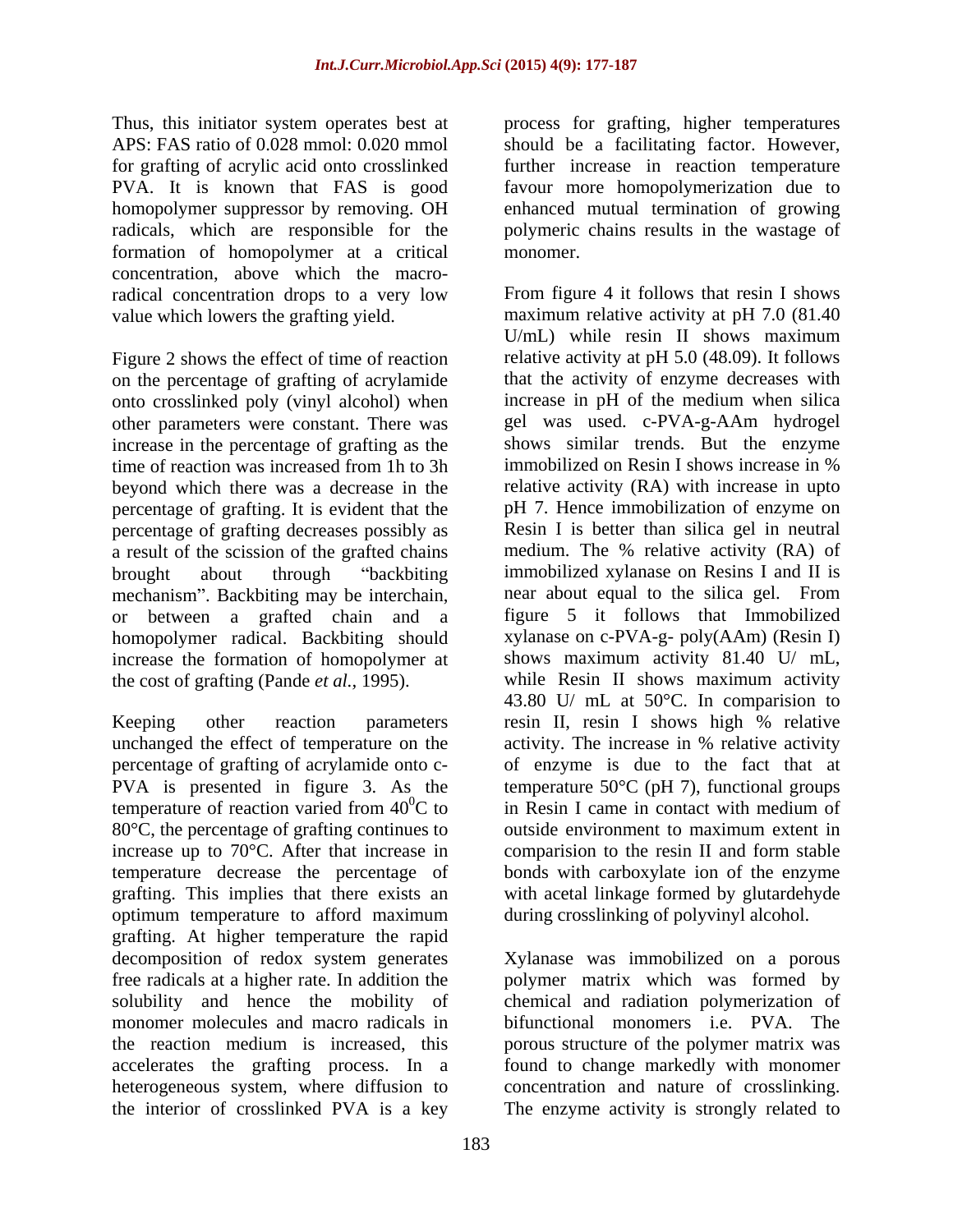pore size, degree of hydration of polymer matrix and particle size of the composite. In procedures involve isolation of the enzyme, case of enzymes immobilized through ionic followed by use of several steps for the interactions, adsorption and desorption of immobilization. The immobilization the enzyme depends on the basicity of the ion exchanger. Moreover, a dynamic equilibrium is normally observed between downstream processing and immobilization the adsorbed enzyme and the support which of enzyme/proteins obtained by recombinant is often affected by pH as well as the ionic DNA technology. Immobilization of enzyme strength of the surrounding medium. This property of reversibility of binding has often glutaraldehyde in activation process which been used for the economic recovery of the is toxic in nature. Hence large processes of support. This has been successfully adapted washing and cleaning involved. The use of in industry for the resolution of racemic Resins like present one the possibility of mixtures of amino acids, using amino acid toxicity is negligible. The use of polymer acylase1,2. A variety of commercially matrix involves simple and rapid process. available ion exchangers have been The polymer is cross linked hence reuse of investigated for this purpose. Resin is possible by simple cleaning and

Traditional enzyme immobilization immobilization. The immobilization technique through adsorption can have future potentials especially in the by various methods involves use of filtration.

**Table.1** Preparation of c-PVA using different concentration of Glutaraldehyde (GA)

|        | - Amount of | <b>Amou</b><br>L 01 ATA | $\sim$ |                                              |
|--------|-------------|-------------------------|--------|----------------------------------------------|
| S. No. | PVA(g)      | $($ $\mathbf{T}$ )      |        | $\Gamma$ pace                                |
|        |             |                         |        | $\overline{ }$ $\overline{ }$ $\overline{ }$ |
|        |             |                         |        |                                              |
|        |             |                         |        | $\overline{H}$ $\overline{H}$<br>1070        |

|     |       | $\vert$ S. No. $\vert$ Amount of $\vert$ Amount of $\vert$ H <sub>2</sub> O (mL) |                | $\%$ grafting $\%$ grafting                            |            |
|-----|-------|----------------------------------------------------------------------------------|----------------|--------------------------------------------------------|------------|
|     |       | <b>FAS mmol APS mmol</b>                                                         |                | $\left  \right $ (Resin I) $\left  \right $ (Resin II) |            |
|     | 0.018 | 0.028                                                                            | 4.27           | 155                                                    | 180        |
|     | 0.020 | 0.025                                                                            | 14.25          |                                                        | 240        |
|     | 0.022 | 0.028                                                                            | 4.22           | 170                                                    | 156        |
|     | 0.027 | 0.028                                                                            | 4.17           | 162.                                                   | 135        |
|     | 0.036 |                                                                                  | $4.0^\circ$    |                                                        | 140        |
|     | 0.041 | 0.028                                                                            | 4.02           | $130 -$                                                | 126        |
|     | 0.020 |                                                                                  | $ 4.48\rangle$ | 144                                                    | 150        |
|     | 0.020 |                                                                                  | 4.43           | 152                                                    | $1 - 1$    |
|     | 0.020 | 0.021                                                                            | 4.38           | 173                                                    | 160        |
|     | 0.020 | 0.024                                                                            | 14.33          |                                                        | 170        |
|     | 0.020 | 0.027                                                                            | $ 4.28\rangle$ |                                                        | 100<br>172 |
| ⊥∠. | 0.020 | 0.028                                                                            | 4.25           |                                                        | <b>240</b> |

**Table.2** Effect of the ratio of initiator concentration on grafting (Resin I and Resin II)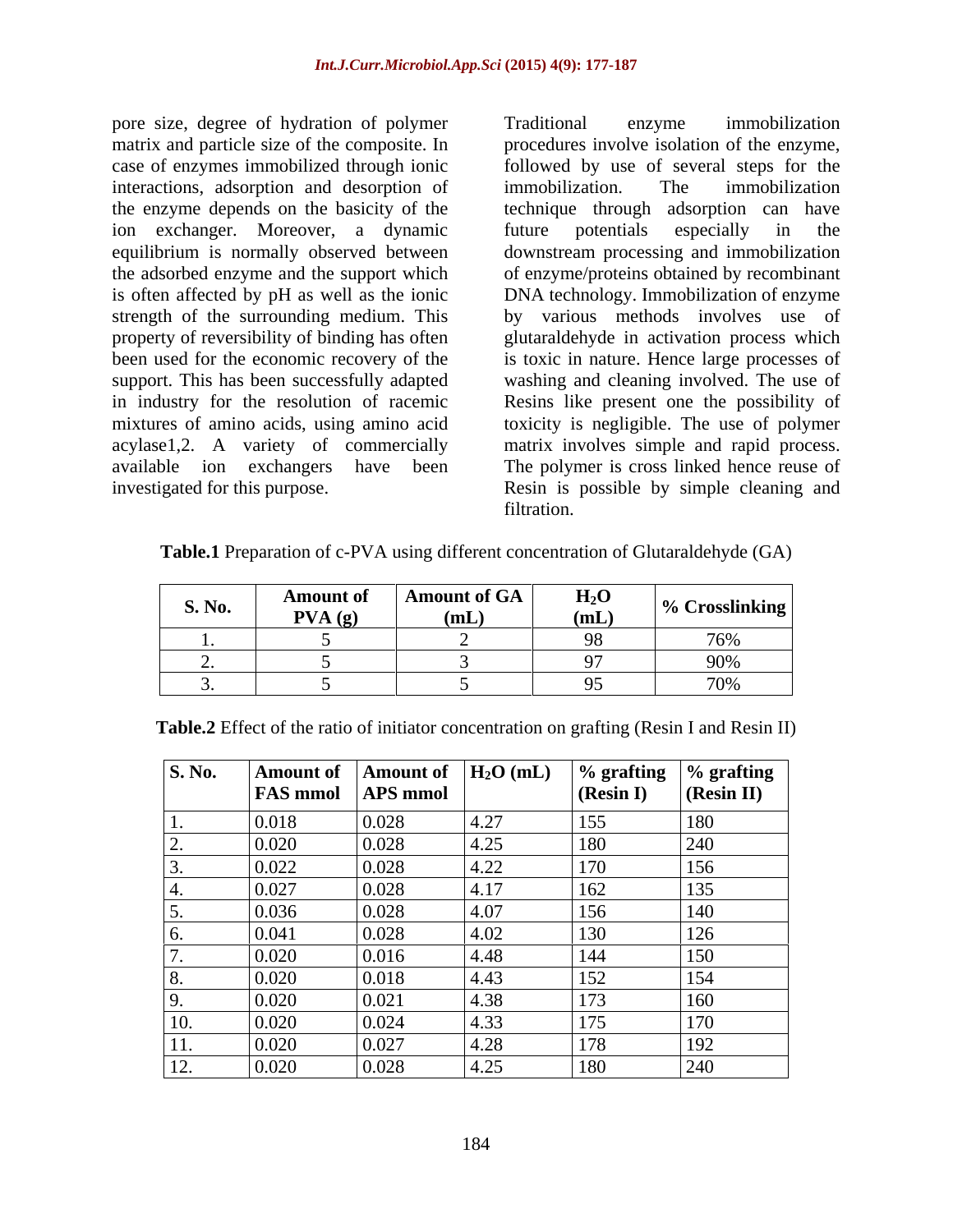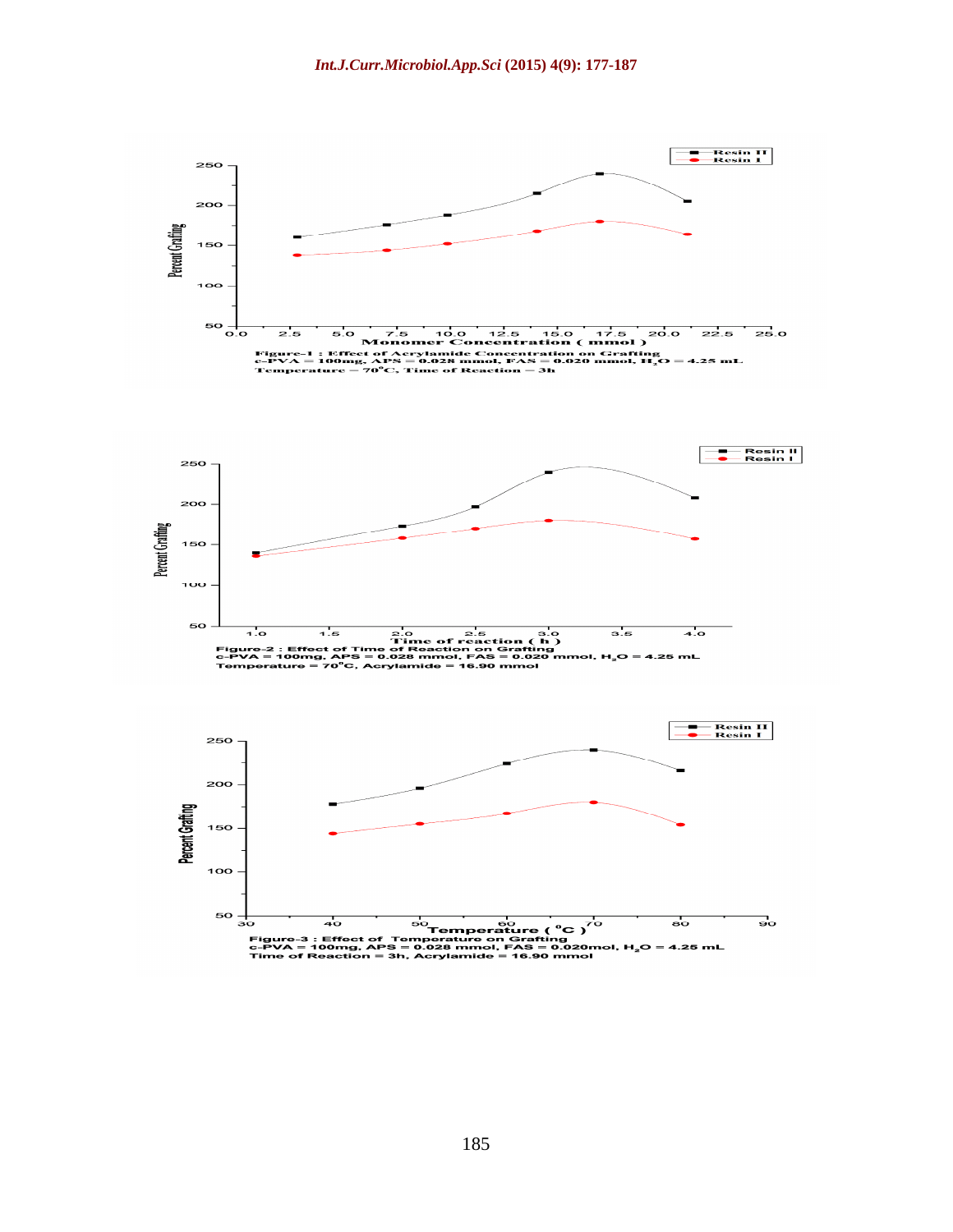

Figure-4 : Effect of pH of the Medium on % Relative Activity of Immobilized<br>Enzyme on Resin I, Resin II and Silica Gel



- Bahuleker, R., Ayyangar, N.R., *Microbiol. Tech.,* 12: 214 217*. Microb. Technol., 13: 858-868.*
- Cowan, D.A., Daniel, R.M. 1982. San Diego, California, 110 Pp.
- chitosan-xanthan hydrogels. *Rev.*
- Godbole, S.S., Kubal, B.S., D'souza, S.F. 1990. Hydrolysis of concentrated sucrose syrups by invertase its application in production of xylo-

**References** immobilized on anion exchanger waste cotton thread. *Enzyme*

- Ponrathanam, S. 1991. *Enzyme*  Harrigan, W.F. 1998. Laboratory methods in food microbiology. Academic Press,
- Immobilisation of caldolysin, the Hartmier, W. 1988. Immobilized<br>extracellular protease from Thermus biocatalysts: An introduction. extracellular protease from Thermus biocatalysts: An introduction, T351. *Biotechnol. Bioeng.,* 24: Hartmier, W. 1988. Immobilized biocatalysts: An introduction, Springer Verlag, Berlin, 206 Pp.
- 2053 2059. Horkay, F., Nagi, M. 1982. Actachim. Acad. Dumitriu, S., Chornet, E. 1997. Sci. Hung, 108, Pp. 415.
	- Immobilization of xylanase in Kainer, F. 1949. Polyvinyl alcohol. F. Enke- Verlage, Stuttaqart, FRG, 260 Pp.
	- *Biotechnol.,* 13(5): 539 545. Kapoor, M., Kuhad, R.C. 2007. Immobilization of xylanase from *Bacillus pumilus* strain MK001 and